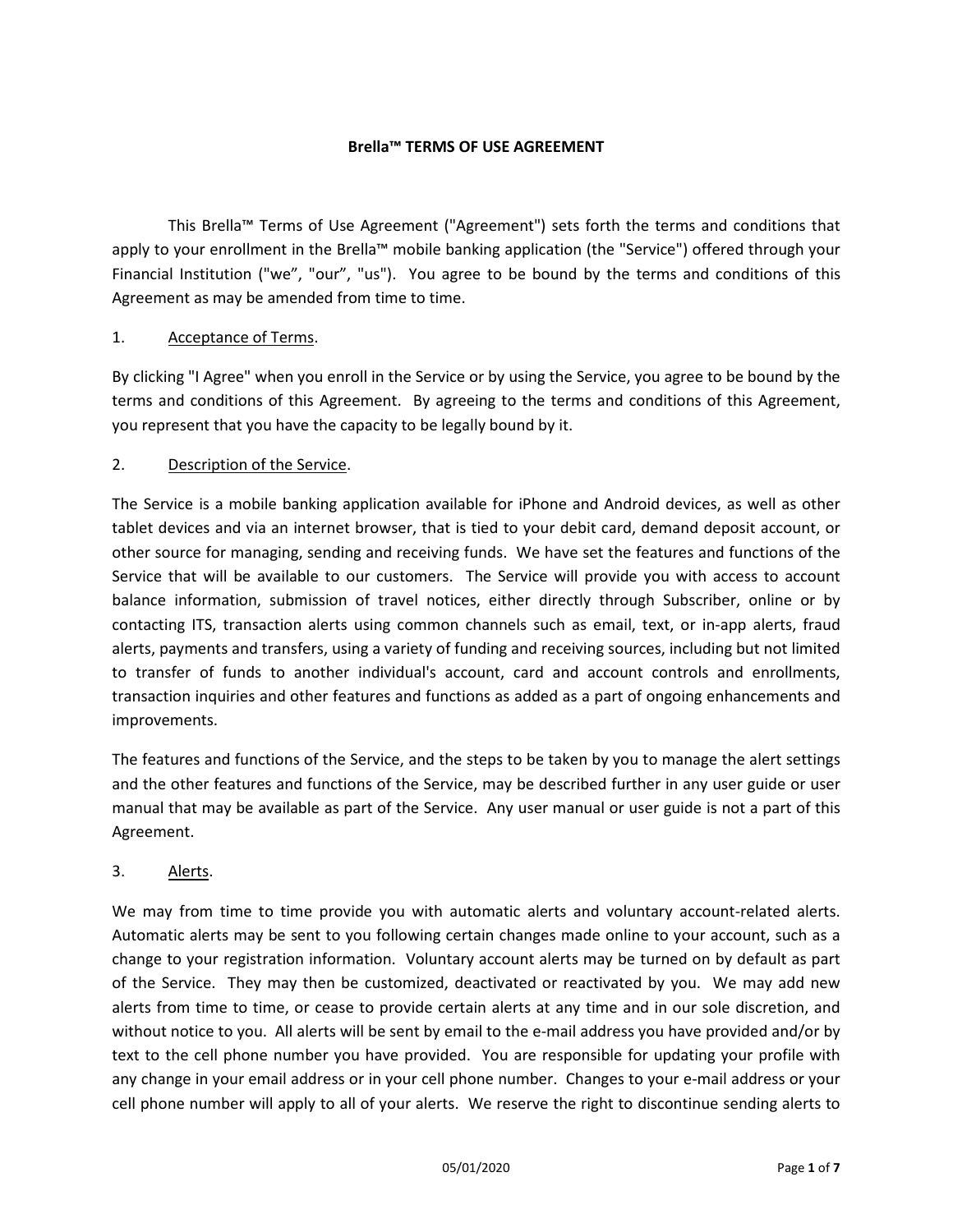any email address or cell phone number you have provided if any email to the address or any text to the cell phone number is rejected or we have any other issues or concerns regarding any email address or cell phone number, and without notice to you.

The number of alerts you will receive will be determined by us, but we in no event have any obligation to provide you with more than one alert for the transaction or occurrence that triggered the alert.

# 4. Relationship.

This Agreement and your account relationship is solely with us, and the Service is being provided solely by us. No agreement, account or other relationship with any of our service providers (including ITS, Inc., SHAZAM, Inc. or ITS Bank) is established by this Agreement or by your use of the Service. All compliance, disclosure and account servicing with respect to this Agreement, the Service and all transactions or actions effectuated through or under the Service is solely our responsibility.

# 5. Account Information.

You represent that you are the legal owner of the accounts and financial and other information which you access via the Service. By submitting information, data, passwords, usernames, PINs, other log-in information, materials and other content to us and our service providers through the Service, you are representing that you have the right to submit such information and you are perpetually licensing that content to us and our service providers and permitting us and our service providers to use and store the content for the purpose of providing you the Service and as otherwise permitted or required by law, rule or regulation. You expressly authorize us and our service providers to access your account and other information.

#### 6. Information.

You are responsible for the accuracy and completeness of all information and data provided or input by you (including all account information, email addresses, cell phone numbers, funds transfer amounts and the recipients of funds), as well as for maintaining the confidentiality of any user name and password that allows you access to the Service. By providing us with your e-mail address or cell phone number, you agree to receive all alerts or other notices by email to that e-mail address or by text to that cell phone number. It is your responsibility to update or change your email address and cell phone number as necessary by updating your profile. We reserve the right to discontinue sending alerts or other information or notices to, or to not effectuate any funds transfers or other transactions associated with, any email address or cell phone number and related debit card if any email to the address or any text to the cell phone number is rejected or we have any other issues or concerns regarding any email address or cell phone number, and without notice to you.

Notices by email may be provided in the format selected by us or through a link to the appropriate page on our website, accessible through any standard, commercially available internet browser. Notices by text will be provided in the format selected by us to the cell phone number provided by you.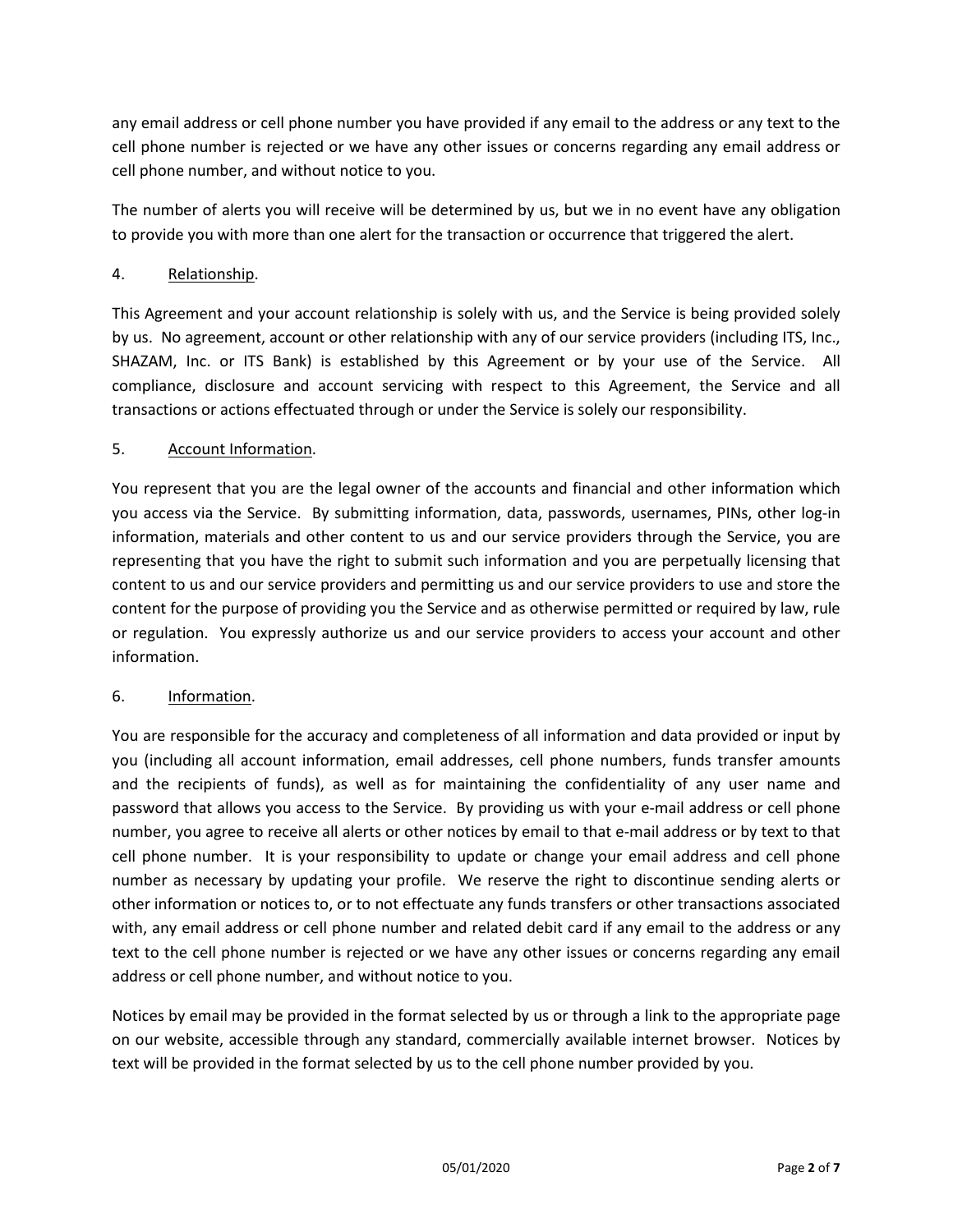You also acknowledge and agree that we may share your name, email address, cell phone number and other information with any person that you engage in a transaction with pursuant to the Service, including in connection with your receipt or payment of funds through the Service.

Alerts may also contain some information about you or your accounts. Depending upon which alerts you select, information such as account balance may be included. Account information, including your name, email address and cell phone number, will also be provided to the other party to any funds transfer transactions. Anyone with access to your cell phone or e-mail will be able to view the content of these alerts and your transaction information. It is your responsibility to maintain the security of your cell phone and e-mail.

# 7. Your Use of the Service.

Your right to use the Service is personal to you and is not transferable or assignable by you to any other person or entity. In order for us to provide the Service to you, you must keep your email address, cell phone number and other profile and registration information current and accurate. Your access to the Service may be interrupted from time to time for various reasons, including but not limited to equipment malfunction, periodic updating, maintenance or repair, or other actions that we or our service providers may elect to take in our sole discretion. You shall not use the Service, or allow the use of the Service, for any illegal purpose or in a way that violates any foreign, federal, state or local law, rule, regulation, ordinance or order.

### 8. License.

Subject to your compliance with this Agreement, you are hereby granted a personal, limited, nontransferable, non-exclusive, non-sublicensable and non-assignable license to download, install and use the software associated with the Service on your wireless device within the United States and its territories. In the event that you obtain a new or different wireless device, you will be required to download and install the software associated with the Service to that new or different wireless device and to delete the software associated with the Service from your wireless device that has been replaced. This license shall be deemed immediately revoked and terminated upon any termination of the Service or this Agreement, your noncompliance with this Agreement, your deletion of the software from your wireless device, or upon our written notice to you at any time, with or without cause. In the event the license is revoked or terminated for any reason, you shall promptly delete the software associated with the Service from your wireless device. We and our service providers reserve all rights not expressly granted to you in this Agreement.

# 9. Charges for the Service.

You shall pay for the Service in accordance with our current fee schedule as amended by us from time to time, in our sole discretion. Any change in the fee schedule shall be effective at the time determined by us. You authorize us to automatically charge your account for all such fees incurred in connection with the Service. In the future, we may, in our sole discretion, but we have no obligation to, add to or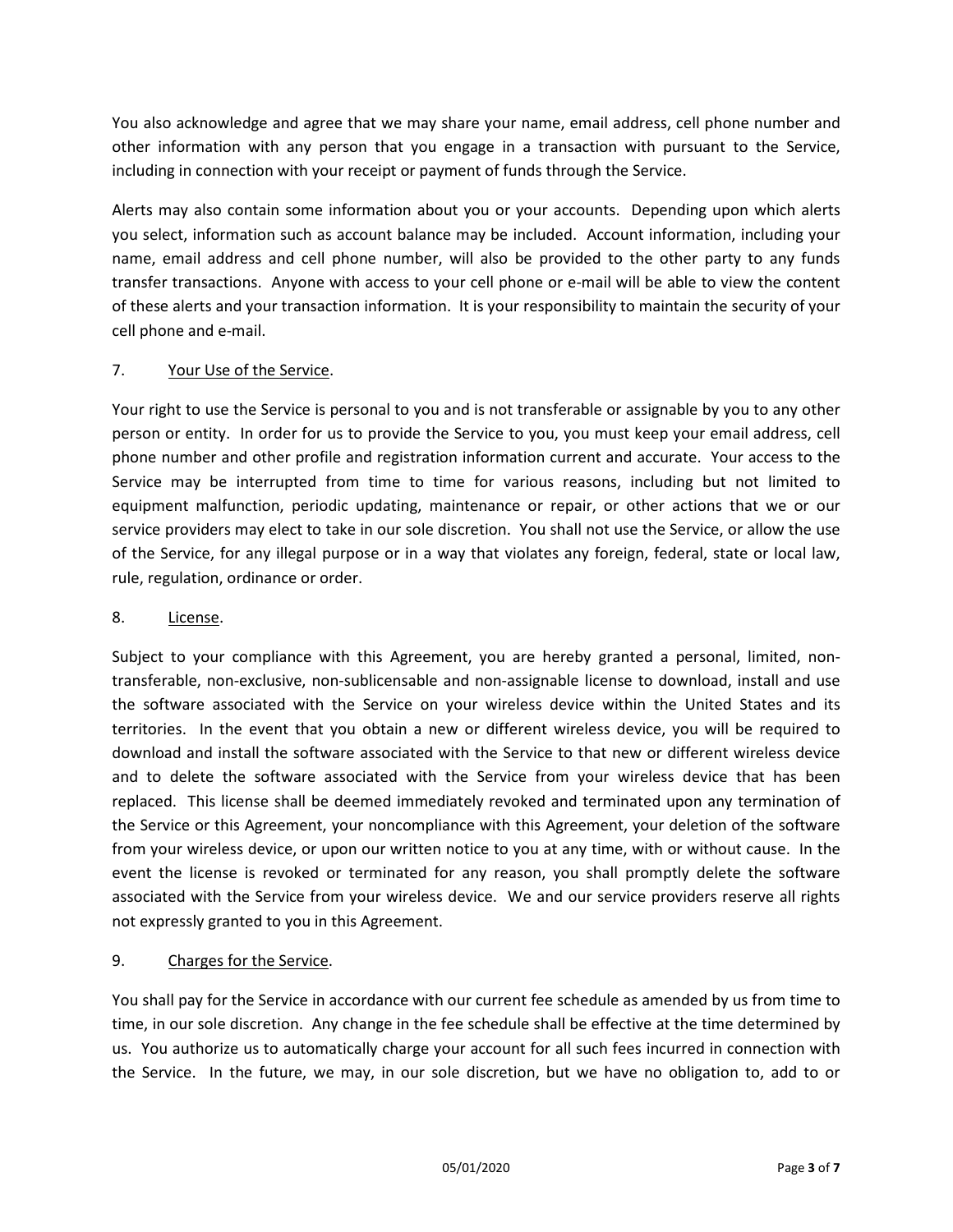enhance the features of the Service. By using such added or enhanced features, you agree to pay for such Service in accordance with the then current fee schedule.

You acknowledge that message and data rates may apply to text messages sent to you pursuant to the Service.

### 10. Intellectual Property Rights; Proprietary Rights.

The Service, including its content, software, images, logos and other material, are protected under both United States and other applicable copyright and trademark laws and other laws. The Service and the content of the Service either belongs to or is licensed to us or our service providers. We grant you the right to use the Service subject to and upon the terms of this Agreement. You may use the Service only for your own personal, internal and non-commercial use only. Any distribution, reprint, or electronic reproduction of the Service or any content related to the Service, in whole or in part, for any purpose is expressly prohibited. You shall not, nor attempt to, reverse engineer, reverse compile, decipher or disassemble any software or technology comprising or related to the Service.

#### 11. Disclaimer of Representations and Warranties.

*The Service is provided on an "as is" basis, and we make no express representations or warranties, and we hereby disclaim and exclude in entirety any and all implied warranties, including, without limitation, any implied warranties of merchantability, fitness for a particular purpose or noninfringement, regarding the Service and all other matters whatsoever. Your use of the Service is at your own risk. You acknowledge that the Service could include inaccuracies, and we do not represent or warrant the timeliness, reliability, completeness or accuracy of the Service or any alerts, funds or other transactions or other actions, or that the Service or any alerts, funds or other transactions or other actions are free of errors, viruses or other potentially damaging content.* 

We shall attempt to preserve the confidentiality of your account data and other personal information in accordance with applicable law. We shall not be liable for inadvertent disclosure of your account data or other personal information if, without limitation, it is caused by non-authorized intrusion or hacking or by your failure to maintain proper security of your account data or other personal information.

#### 12. Disclaimer.

You understand and agree that any alerts provided to you through the Service or any funds or other transactions or other actions to be made through or under the Service may be delayed or prevented by a variety of factors, and that we neither guarantee the delivery nor the accuracy of the content of any alert, funds or other transaction or other action. We may also cease to provide or allow any types of alerts, funds or other transactions or other actions at any time, and in our sole discretion. We shall not be liable for any delays, failure to deliver, or misdirected delivery of any alert, funds or other transaction or other action, for any errors in the content of any alert, funds or other transaction or other action, or for any actions taken or not taken by you or by any other person in reliance on any alert, funds or other transaction or other action.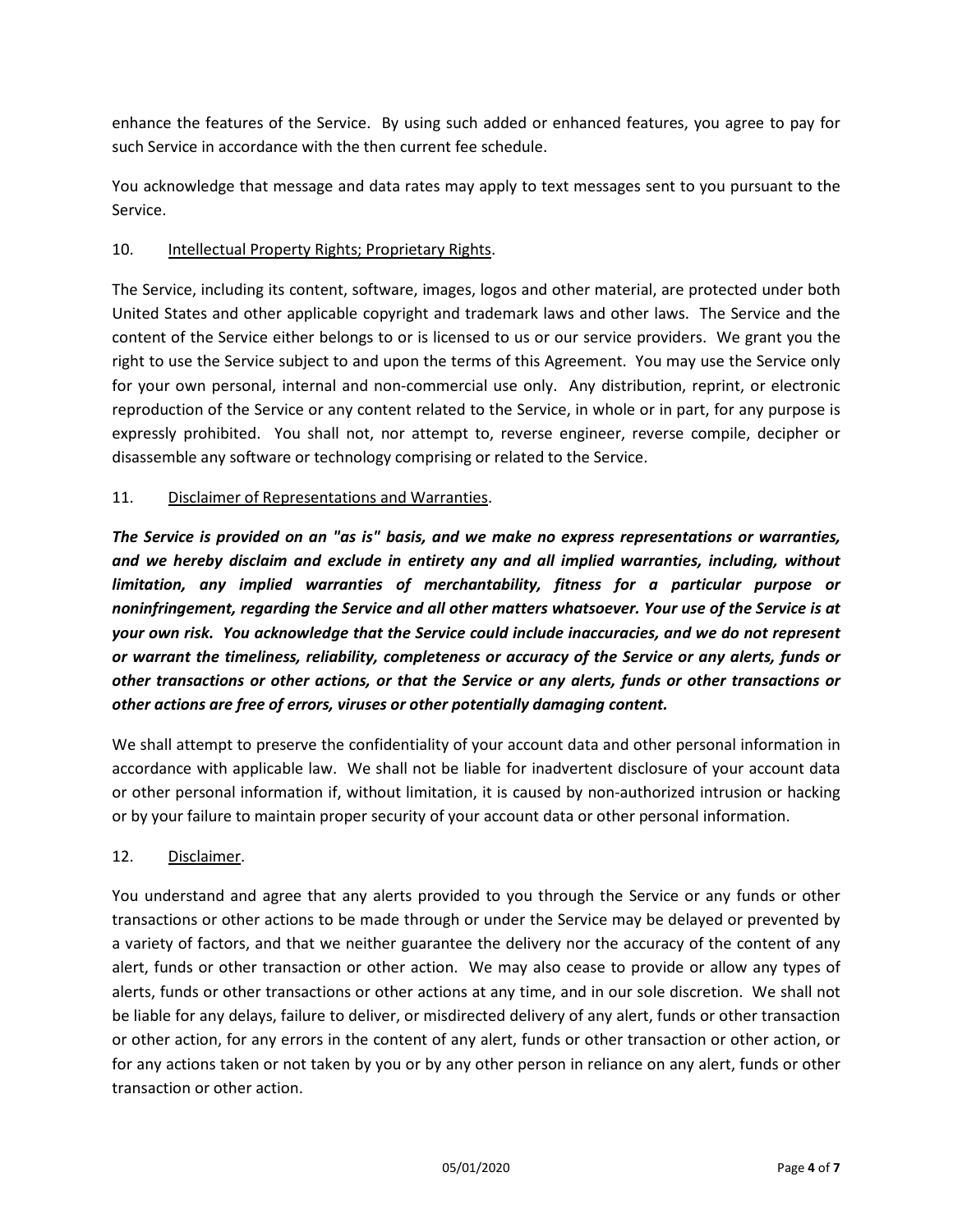#### 13. Limitation on Liability.

*In no event shall we or our parent, subsidiaries, affiliates, employees, agents, customers, vendors, suppliers or service providers be responsible or liable for any losses, damages, costs, expenses or other amounts, including but not limited to, direct, indirect, incidental, special, consequential, punitive or other damages, or for any other liabilities, in any way arising or resulting from your use of or inability to use the Service, any omissions, errors, defects or viruses in the Service, failure of performance of the Service or otherwise from the Service, and whether in an action in contract, tort (including but not*  limited to negligence), or otherwise, and even if we have been advised or knew of the possibility of *such damages. Without limiting the generality of the foregoing, we shall not be liable for loss of funds, loss of business, loss of goodwill, loss of use, lost profits, lost data or other intangibles. Further, our total liability to you under this Agreement and under any theory, including breach of contract, negligence or other tort, shall in no event exceed the total amount of the payments made by you to us, if any, during the last 12 months under this Agreement.*

#### 14. Indemnification.

You shall indemnify, defend and hold us and our affiliates and service providers harmless from and against any and all suits, actions, proceedings, claims, counterclaims, demands, allegations, assertions, liabilities, damages, losses, expenses and costs, including but not limited to attorneys' fees and court costs, and other amounts, in any way caused by or arising from your use of the Service, any other person's use of the Service through you (including to receive funds from you or to send you any funds), your violation of this Agreement, your violation of any foreign, federal, state or local law, rule, regulation, ordinance or order, or your infringement of any intellectual property or other right of anyone. This Section survives any termination of this Agreement. Our service providers may enforce this Section, either independently or jointly with us.

#### 15. Termination of Enrollment.

You may cancel your enrollment in the Service by removing all of your debit cards from the Service. The deletion of the application from your wireless device will not in itself cancel your enrollment in the Service. If you have questions about cancelling your enrollment in the Service, please contact your Financial Institution directly.

You may also opt out of or discontinue receiving certain portions of the Service pursuant to any opt out or similar procedures as may be part of the Service.

We reserve the right to change or cancel any or all of the Service at any time without notice. We may also cancel or suspend your access to the Service at any time without notice and for any reason, including but not limited to your non-use of the Service for such period of time as is determined by us. Your enrollment in the Service shall also automatically terminate, without notice, in the event our right to offer and provide the Service is lost or terminated, for whatever reason.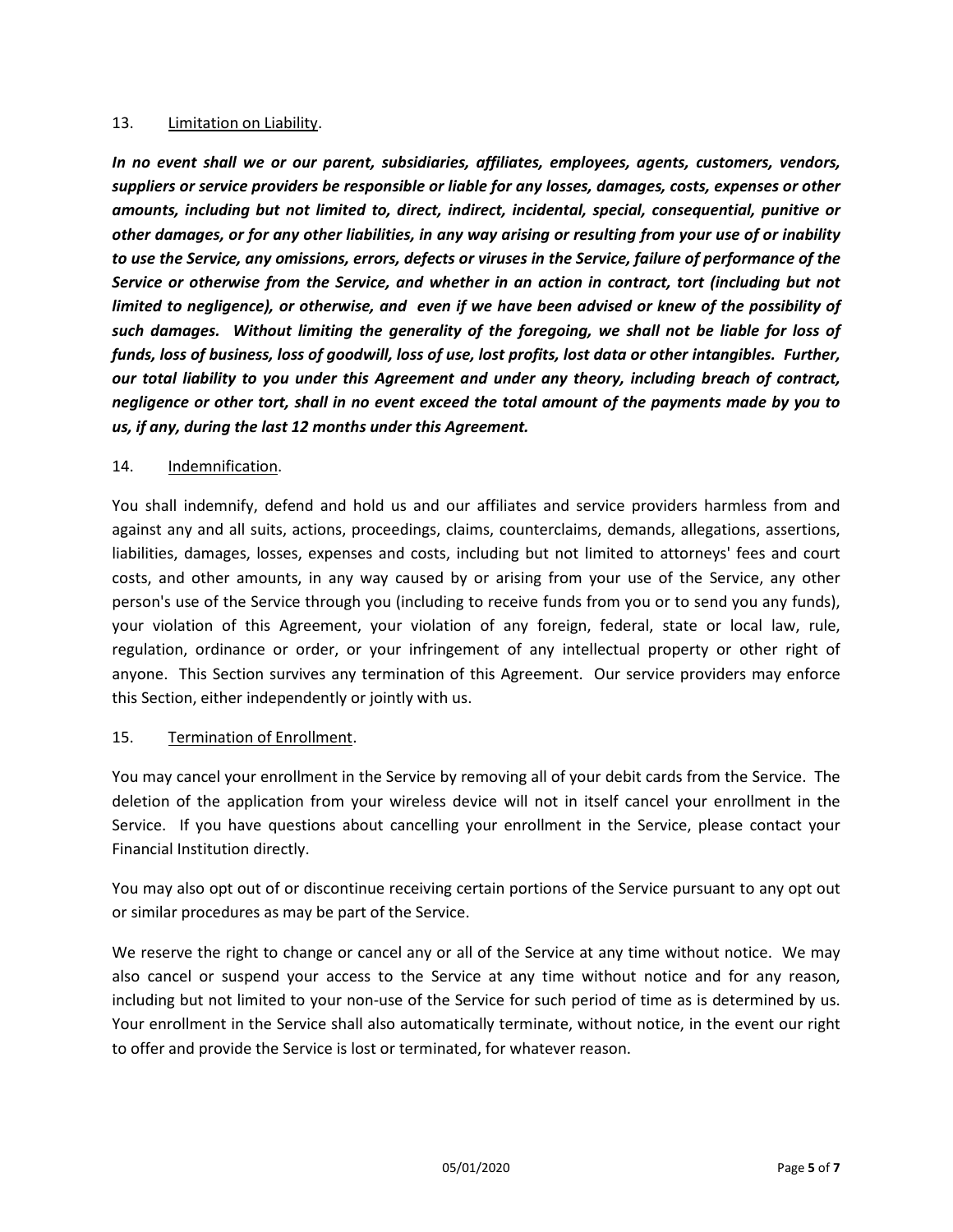You agree that we will not be liable to you or anyone else for any modification, suspension, cancellation or discontinuation of any or all of the Service, for whatever reason.

The termination of this Agreement, for whatever reason, will not affect any of your liability under this Agreement, including, without limitation, under Sections 9 through 14.

### 16. Amendments to the Agreement.

We may amend or restate this Agreement from time to time, in our sole discretion, including to add new or different terms or conditions. Any such amendments or restatements will be posted on our website. You shall be deemed to have accepted and agreed to any such amendments or restatements by your use of the Service subsequent to the posting of the amendments or restatements.

### 17. Governing Law and Jurisdiction.

This Agreement and your relationship with us pursuant to this Agreement shall be governed and controlled by the laws of the state of wherein your Financial Institution is located, but without regard to its conflict or choice of laws provisions. Any dispute with us arising under or related to this Agreement or the Service shall be resolved exclusively by the small claims court designated by your Financial Institution, except with respect to imminent harm requiring temporary or preliminary injunctive relief in which case we may seek such relief in any court with jurisdiction.

In the event of a dispute in which the amount in controversy is not within the jurisdictional limits of, and is not filed in, a small claims court, either of us may elect to arbitrate such dispute in accordance with the Commercial Arbitration Rules of the American Arbitration Association. If these rules are not available, you and we may use a mutually agreeable comparable substitute arbitration procedure. Arbitration can only decide our or your dispute and cannot consolidate or join claims of other persons who may have similar claims. There shall be no authority or right for any disputes to be arbitrated on a class-action basis. If you or we choose arbitration, neither of us shall have the right to litigate the dispute in court or have a jury trial. In addition, you will not have the right to participate as a representative or member of any class of claimants pertaining to any dispute subject to arbitration. These arbitration provisions shall survive closure of your account and termination of all business with us.

# 18. Severability.

If for any reason a court of competent jurisdiction finds any provision of this Agreement to be unenforceable, that provision of this Agreement will be enforced to the maximum extent permissible so as to effect the intent of this Agreement, and the remainder of this Agreement will remain in full force and effect.

19. No Change In Our Rules. Nothing in this Agreement is intended to, or does, amend, modify or otherwise change or alter any of our operating or other rules or regulations that otherwise apply to any transactions or actions effectuated under or through the Service, including all rules or regulations applicable from time to time to funds transfers. You are responsible for complying with all of those rules and regulations.